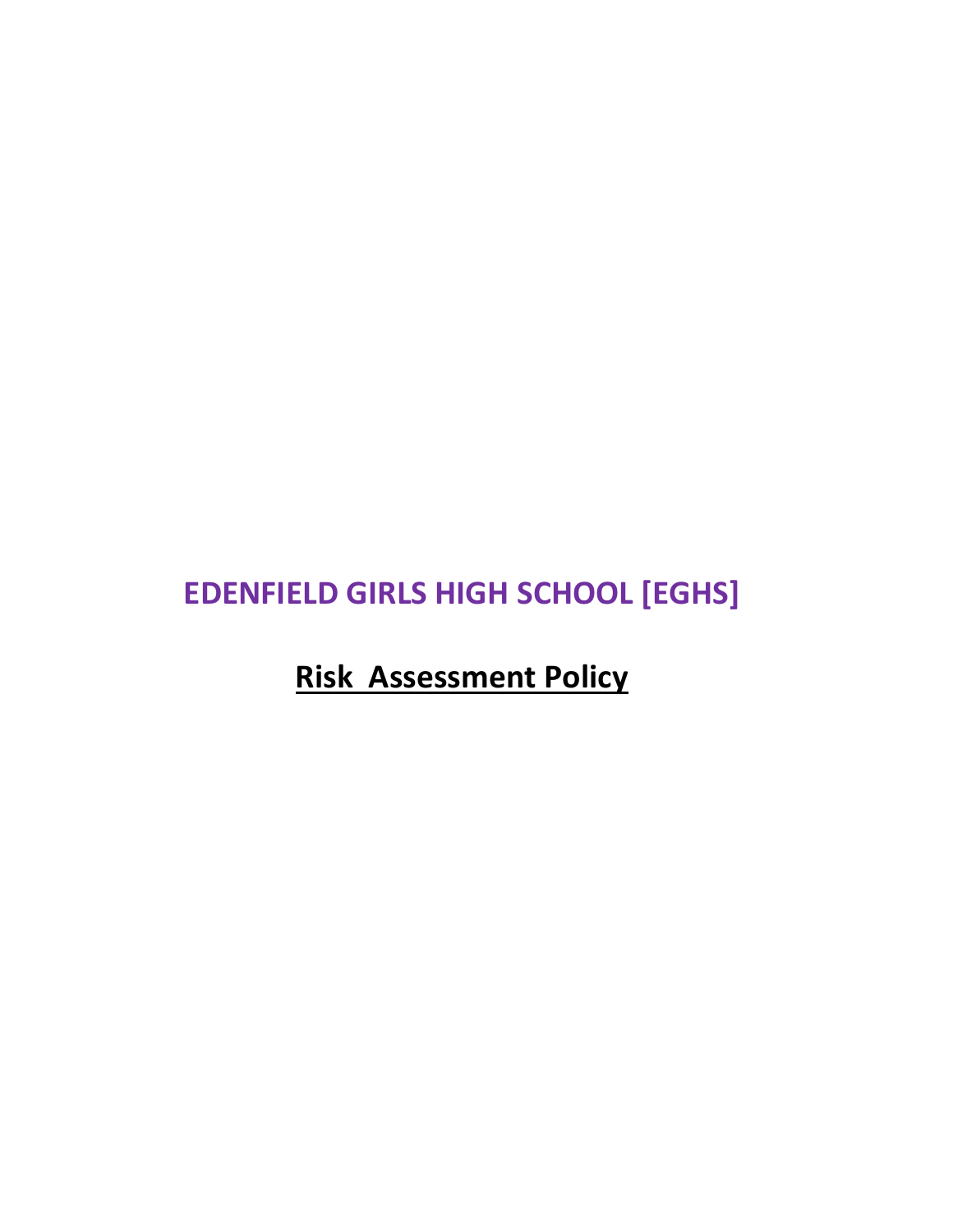# **Introduction**

Risk assessment is a way of measuring the hazards posed to staff, pupils and visitors to the school. Then ensuring all the above are able to work in safety.

Risk assessment is also a legal requirement under the Management of Health and Safety at Work Regulations. In addition, topic specific risk assessments are required by associated legislation for: fire, manual handling, computer use, substances hazardous to health, noise, young persons, new and expectant mothers, provision and use of work equipment and asbestos.

In determining whether a hazard poses a high, medium or low risk the assessor will need to take into account a number of factors:

- The nature of the activity being undertaken. Some activities are inherently more hazardous than others.
- The nature of the people undertaking the activity. An activity perfectly safe for an adult might be unacceptably hazardous for a young student.
- The worst result that the hazard could cause. Is it a broken toe, someone suffering long term illness, or even someone killed?
- The frequency with which the hazard is likely to cause harm. How often does the activity take place? How close do people get to it? How likely is it that something will gowrong?
- The number of people who could be affected by the hazard. A loose floor tile in a storage cupboard might be considered a fairly low risk; a loose tile on a busy corridor , would be high risk.

# **Responsibilities**

In an ideal situation the risk assessor should be a qualified person. However if there is no qualified person available (expertise could be bought in), then the Head teacher should carry out a risk assessment on a yearly basis at the end of the year in July.

# Employees are responsible for:

Assisting with and participating in the process of risk assessment

# Heads of Department are responsible for:

Undertaking risk assessments, identifying and implementing control measures, effectively communicating the outcomes to employees and others as appropriate

# Heads of Services:

• Ensuring risk assessments for activities are undertaken, control measures identified and implemented, and the outcomes communicated to employees and others, as appropriate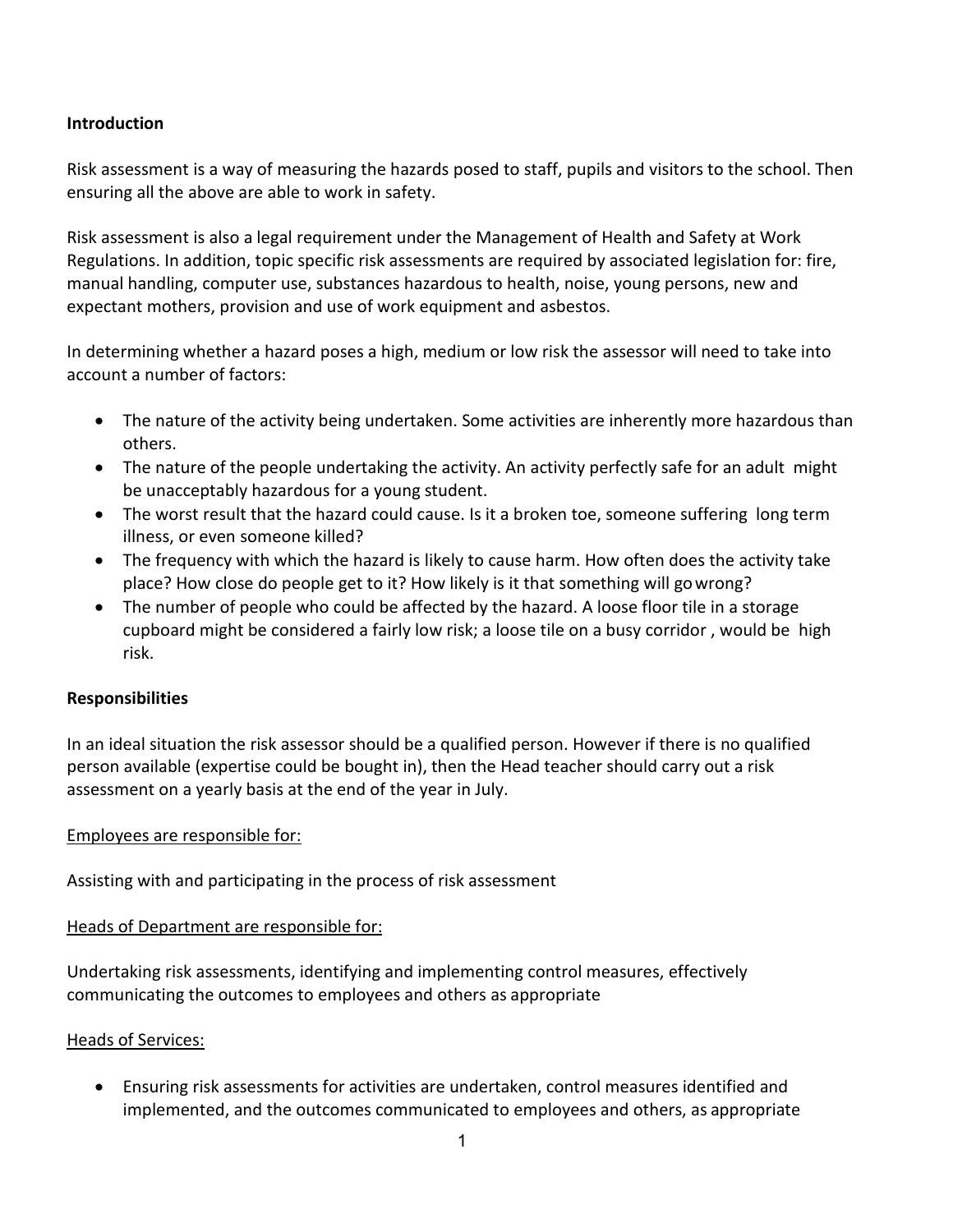- Ensuring that those that are tasked with completing risk assessments within departments are suitable trained to do so.
- Ensuring that a suitable mechanism exists to communicate the safe systems of work identified as part of the risk assessment procedures.
- Ensuring contractors on site comply with and obtain 'contractor risk assessment' and that the area they are working in is safe
- Making suitable representation to SLT if risk assessments identify an outstanding need which cannot be resourced within existing departmental resources

# SLT are responsible for:

- Allocating resources in response to risk assessments completed within departments and determining a course of action should it be identified that a risk cannot be suitable controlled so far as is reasonably practicable
- Setting up frameworks for decision making and corporate strategies which incorporate risk assessment principles. This will ensure that decisions made take into account relevant risk factors

# **Definitions.**

For the purpose of this policy the following definitions apply:

**Hazard:** Something with the potential to cause harm

**Hazardous Outcome:** A description of how someone could be hurt or damage could occur as a result of interacting with the hazard

**Risk Rating:** The overall judgement of the level of risk which may arise from the hazard, based upon the likelihood of the event occurring and the potential severity of the consequence

**Control Measures:** Method used to reduce or control risks arising from identified hazards

**Residual Risk:** The level of risk remaining once control measures have been applied to reduce risks so far as is reasonably practicable

# **Hazard identification**

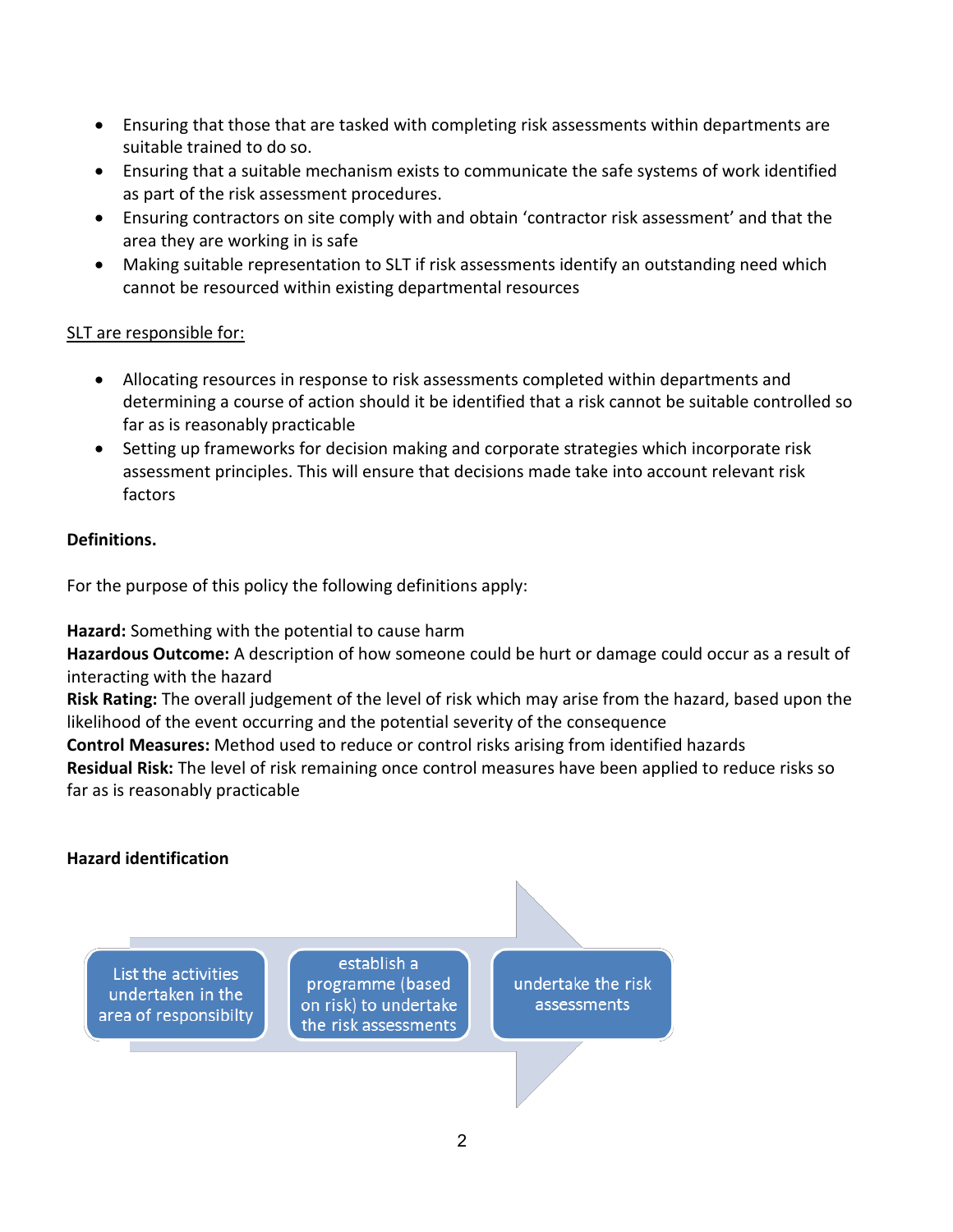Managers is responsible for making themselves aware of all routine and non-routine work activities (including any foreseeable emergencies) undertaken in their areas of responsibility.

Whenever possible managers should adopt a team approach to risk assessment and involve employees who have practical experience of the activity being assessed, as they often have the best awareness and understanding of the hazards involved with the activity and know how the activity is actually carried out



All hazards associated with each activity and all groups of persons which may be exposed to those hazards must be identified. Hazards can arise from the use of materials, substances, equipment and the location that the activity is carried out in.

# **To assist in hazard identification:**

- Observe the task to be assessed and the environment that it is to be carried out in to identify what actually occurs
- Speak to and involve the employees who undertake the task
- Refer to any existing risk assessments
- Review incident and ill-health records relevant to the activity
- Refer to legislation, supporting approved codes of practice and Health and Safety Executive (HSE) guidance documents

Groups of persons which may be exposed to the hazards can include employees, members of the public, service users, visitors, passers by, contractors, cleaners etc. any groups that may possible be more vulnerable, such as people with disabilities, existing medical considerations, new or expectant mothers and young persons (under 18's) should be highlighted as they require individual assessment

It is particularly relevant within a school environment to consider pupils as part of the risk assessment process, the potential impact of activities upon with a view to the supervision arrangements which are in place to ensure their health and safety.

The risk associated with hazards such as 'inadequate supervision' and/or 'lone working' should also be closely considered as part of the risk assessment for employees.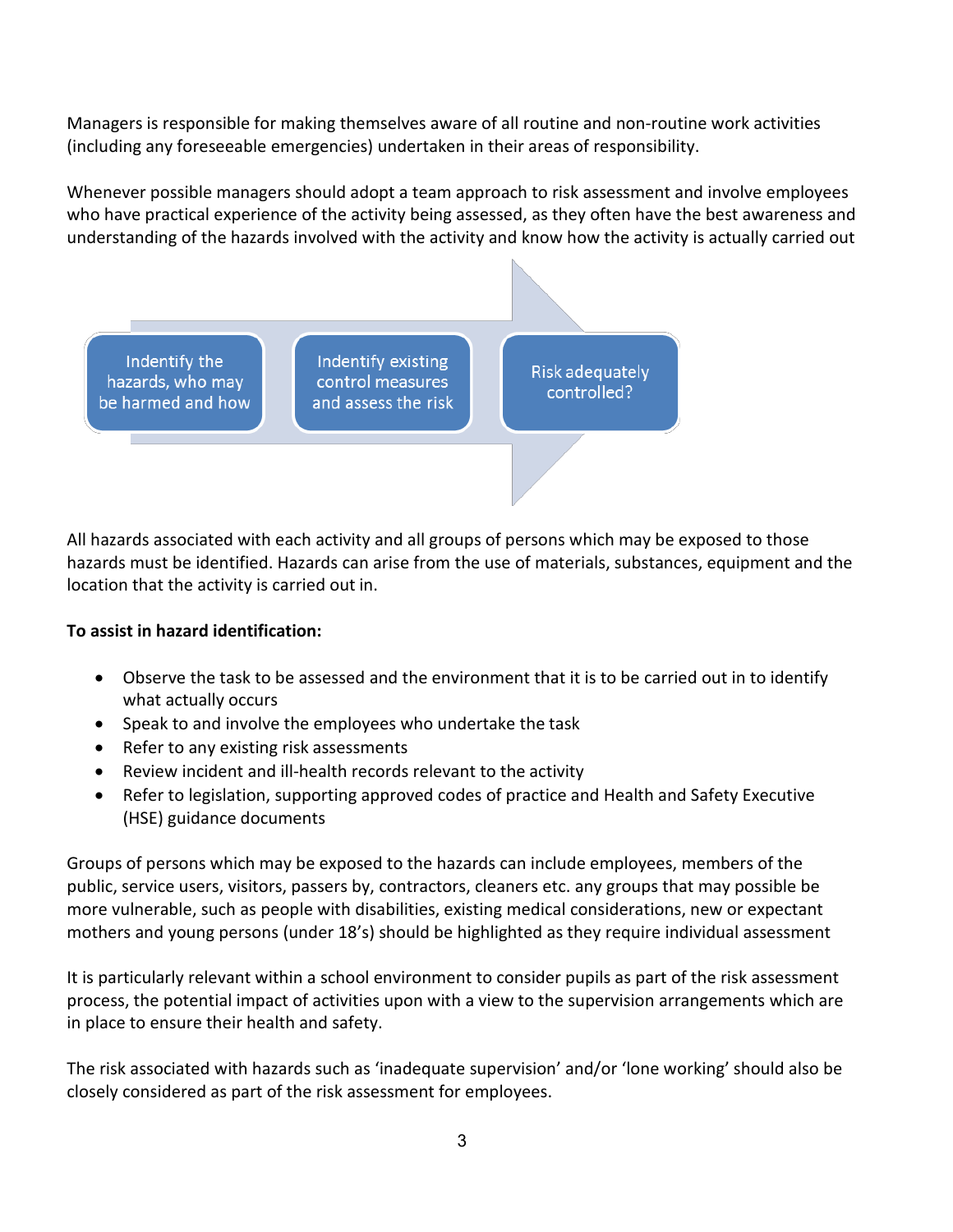Each area of the school needs to be assessed individually. This is to be carried out by the main user of the area, i.e. Hall would be assessed by PE teacher. This will give an indication of the level of risk and control measures in place. A copy of the individual room risk assessment should be kept in the room.

#### **Risk evaluation and estimation**

Once hazards associated with activities have been identified, it becomes necessary to establish what the potential hazardous outcomes or events could be associated with the hazard.

When identifying who could be harmed, identify how they could be harmed.

The next stage is to examine **the likelihood** of a hazardous event occurring. Infrequently occurring hazards, present less risk than frequently occurring hazards.

Once likelihood has been determined the probable **consequence** of the hazardous event, should be considered. Consequences can be considered in terms of severity of potential injury (is it probable that a person would die or sustain minor injuries) but consequence also can be considered in broader terms, including reputational consequences

For the purpose of illustration a five point model is suggested below:

| Likelihood          | Consequence          |
|---------------------|----------------------|
| $5 -$ Very Likely   | $5 -$ Catastrophic   |
| $4$ – Likely        | $4 - Major$          |
| $3$ – Fairly Likely | $3 -$ Moderate       |
| $2$ – Unlikely      | $2 -$ Minor          |
| $1 -$ Very Unlikely | $ 1 -$ Insignificant |

The risk estimation process helps to determine the significance of the risks associated with the hazards. The number of people who may be affected is a relevant consideration during risk estimation The matrix shown here illustrates how risks can be evaluated using the five point model: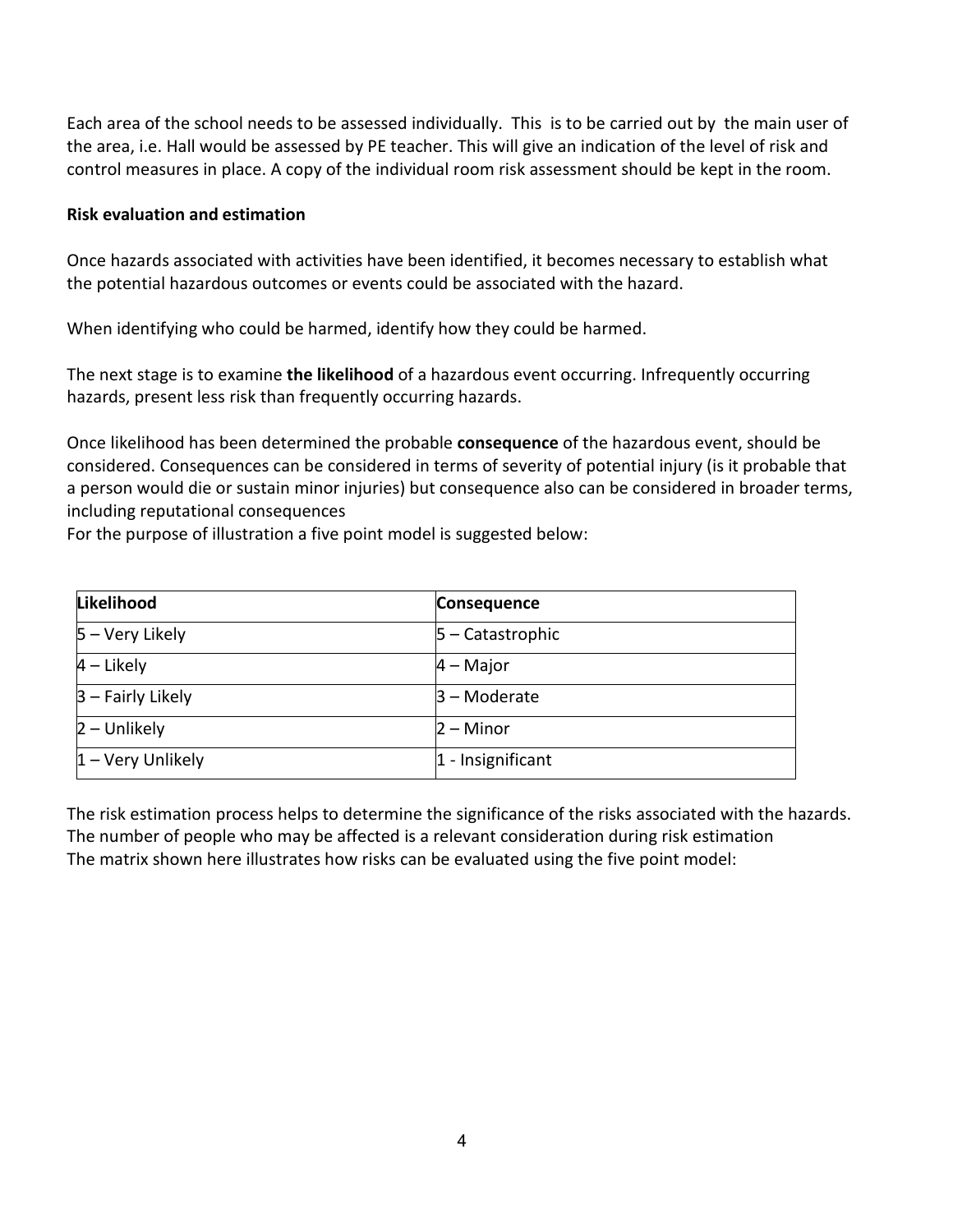| <b>Likelihood</b>                                   | <b>Consequences</b>                                                                       |                                                                               |                                                                                               |                                                                                         |                                                                                          |
|-----------------------------------------------------|-------------------------------------------------------------------------------------------|-------------------------------------------------------------------------------|-----------------------------------------------------------------------------------------------|-----------------------------------------------------------------------------------------|------------------------------------------------------------------------------------------|
|                                                     | Insignificant<br>(Minor<br>problem easily<br>handled by<br>normal day to<br>day processes | Minor<br>(Some<br>disruption<br>possible, e.g.<br>damage equal<br>to \$500k ) | Moderate<br>(Significant<br>time/resources<br>required, e.g.<br>damage equal<br>to S1million) | Major<br>(Operations)<br>severely<br>damaged, e.g.<br>damage equal<br>to \$10 million ) | Catastrophic<br>(Business)<br>survival is at<br>risk damage<br>equal to \$25<br>Million) |
| Almost<br>certain (e.g.<br>>90% chance)             | <b>High</b>                                                                               | <b>High</b>                                                                   | <b>Extreme</b>                                                                                | <b>Extreme</b>                                                                          | <b>Extreme</b>                                                                           |
| Likely<br>(e.g. between<br>50% and 90%<br>chance)   | Moderate                                                                                  | High                                                                          | <b>High</b>                                                                                   | <b>Extreme</b>                                                                          | <b>Extreme</b>                                                                           |
| Moderate<br>(e.g. between<br>10% and 50%<br>chance) | Low                                                                                       | <b>Moderate</b>                                                               | <b>High</b>                                                                                   | <b>Extreme</b>                                                                          | Extreme                                                                                  |
| Unlikely<br>(e.g. between<br>3% and 10%<br>chance)  | Low                                                                                       | Low                                                                           | <b>Moderate</b>                                                                               | <b>High</b>                                                                             | <b>Extreme</b>                                                                           |
| Rare<br>$(e.g. < 3\%$<br>chancel                    | Low                                                                                       | Low                                                                           | Moderate                                                                                      | <b>High</b>                                                                             | <b>High</b>                                                                              |

Risk assessment is the overall judgement of the level of risk arising from the hazard, based upon the **likelihood** of the hazard occurring and the potential severity of the **consequence**, taking into account existing risk control measures that are already established to be place to educe/control the risk. Using the risk matrix as a guide, the level of risk should be assessed to identify the **risk rating.** 

| <b>Likelihood</b>    | <b>Description</b>                                                                                                                                                                                                    |  |
|----------------------|-----------------------------------------------------------------------------------------------------------------------------------------------------------------------------------------------------------------------|--|
| <b>Very Likely</b>   | Expected to occur in most circumstances                                                                                                                                                                               |  |
| <b>Likely</b>        | Will probably occur in most circumstances                                                                                                                                                                             |  |
| <b>Possible</b>      | Might occur at some time                                                                                                                                                                                              |  |
| <b>Unlikely</b>      | Not expected but conceivable, could occur sometime                                                                                                                                                                    |  |
| <b>Very Unlikely</b> | Not expected and would only occur in exceptional circumstances                                                                                                                                                        |  |
| <b>Consequence</b>   | Description                                                                                                                                                                                                           |  |
| <b>Catastrophic</b>  | Fatality or multiple fatalities due to injuries. Severe illness which may<br>prove fatal                                                                                                                              |  |
| <b>Major</b>         | Probable major injury as defined in the Reporting of Injuries Diseased<br>and Dangerous Occurrences Regulations 1995 (RIDDOR)<br>May affect more than one person, could have significant reputational<br>implications |  |
| <b>Moderate</b>      | An >5 day injury, dangerous occurrence or reportable disease as<br>defined in RIDDOR. Likely to be productivity issues and costs<br>associated with<br>down time                                                      |  |
| <b>Minor</b>         | Injury resulting in an absence from work or being unable to undertake<br>normal duties for >1 but <5 days                                                                                                             |  |
| Insiginficant        | Injury resulting in no absence from work or being unabel to undertake<br>normal duties for <1 day                                                                                                                     |  |

Once the matrix has been used to determine the risk rating it is then possible to use the following table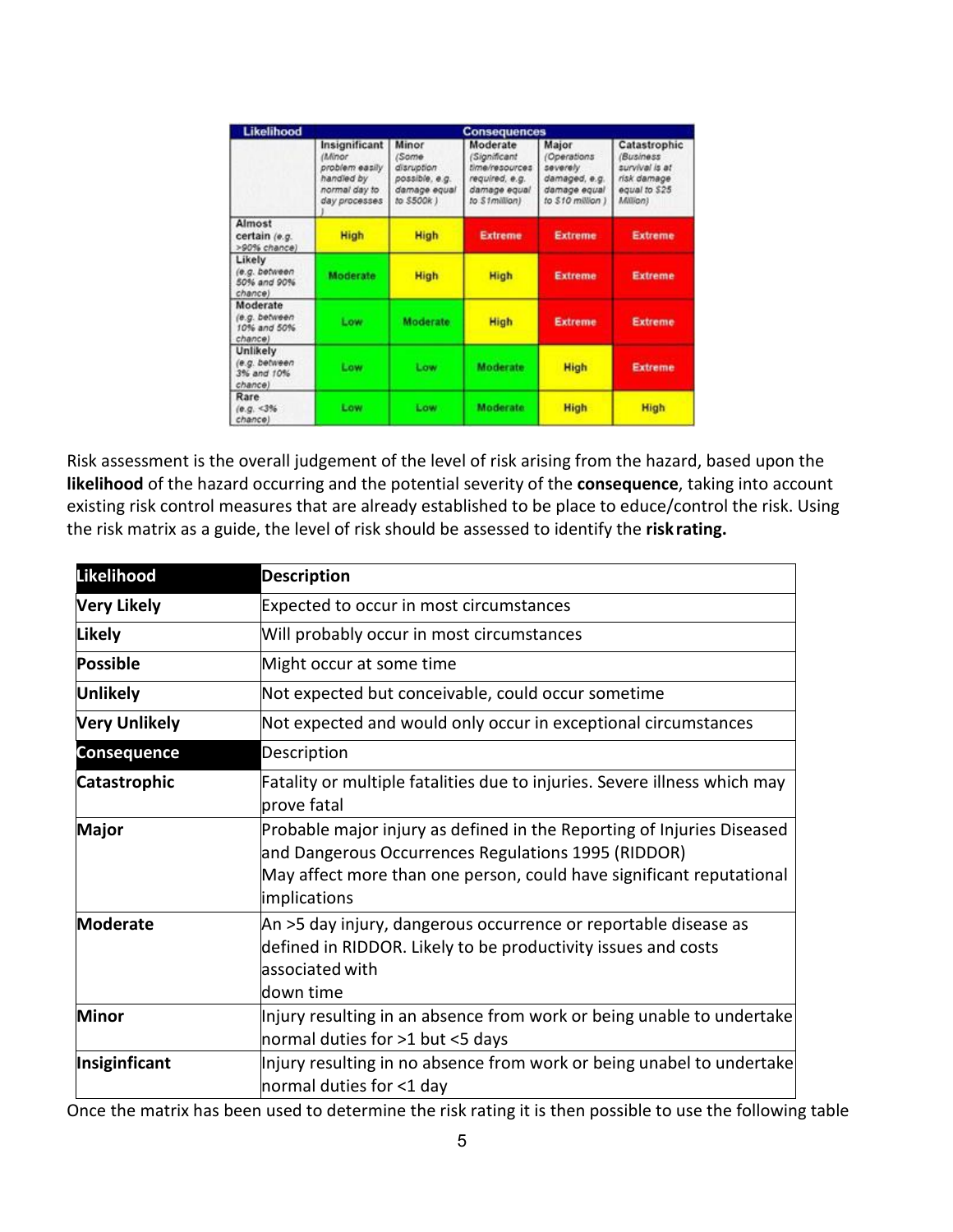to establish the appropriate actions required:

| <b>Risk Rating</b> | Descriptor | Acceptable?                  | Actions                                                                                                                                                                                                                     |
|--------------------|------------|------------------------------|-----------------------------------------------------------------------------------------------------------------------------------------------------------------------------------------------------------------------------|
| $16 - 25$          | Prohibited | Unacceptable                 | Work should not be started or continued<br>until the risk has been reduced.<br>Additional<br>risk control measures required                                                                                                 |
| $12 - 15$          | High       | Likely to be<br>unacceptable | Often high risks can be reduced by<br>improving controls. High risks may be<br>acceptable in situations where<br>consequences are potentially high but<br>the likelihood of incidence has been<br>lreduced<br>significantly |
| $6 - 10$           | Medium     | Could be<br>acceptable       | Medium level risks are likely to be<br>acceptable, if suitable controls are in<br>place                                                                                                                                     |
| $1 - 5$            | Low        | Likely to be<br>acceptable   | Low risks are acceptable unless there are<br>low cost solutions which removes the<br>risk<br>and improves th working environment                                                                                            |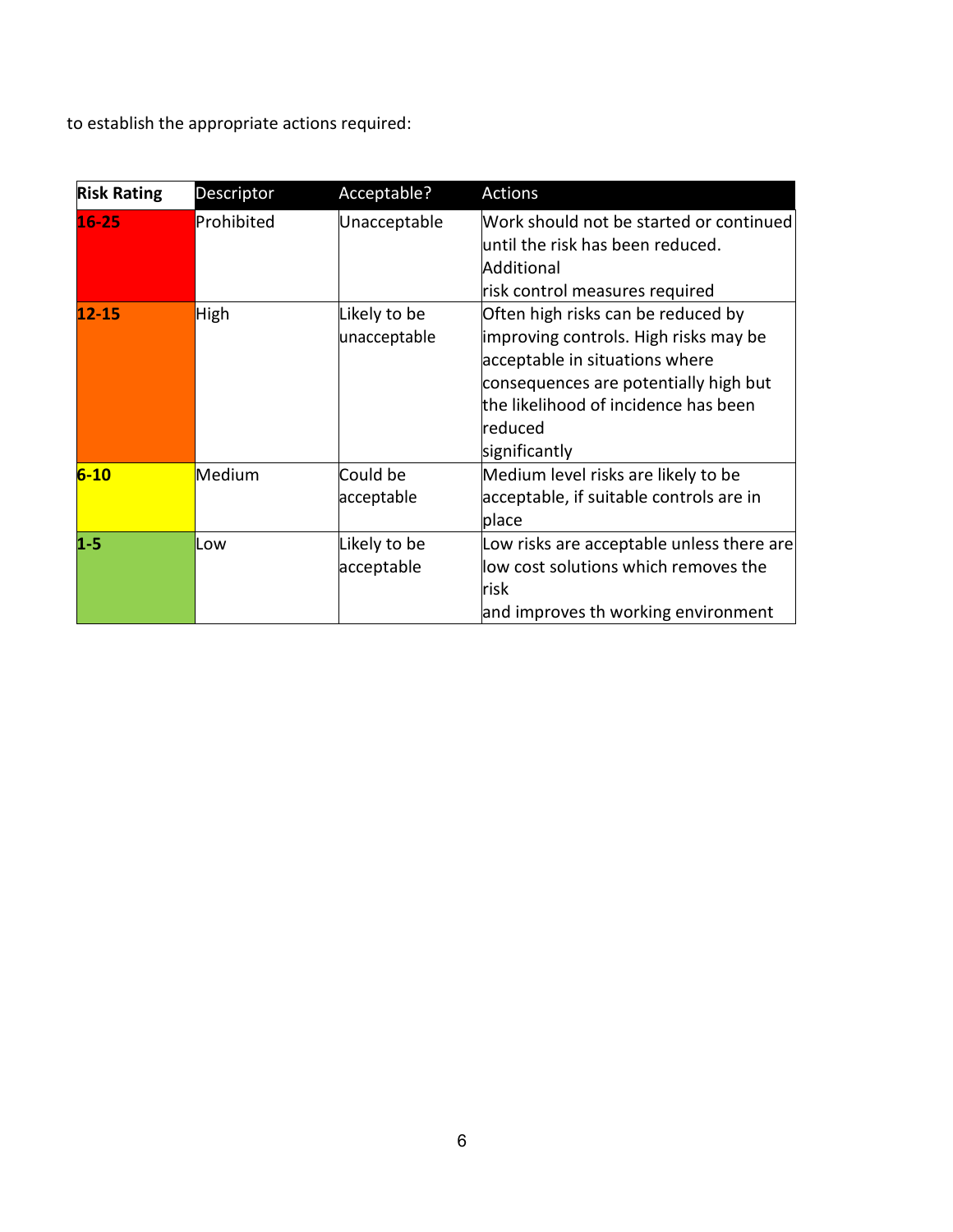# **Risk Control**

The assessor will need to identify what precautions have already been put in place to protect staff, pupils and visitors against the identified risks. The Health and Safety at Work Act 1974 requires employers to do whatever is reasonably practicable to keep the workplace safe and healthy.

The objective is to achieve continuous reduction in the level of risk by improving existing precautionary measures.

All staff have a duty:

- to co-operate with safety representatives in the fulfilment of the objectives of the school's H&S policies and their responsibilities under the Health and Safety at Work Act
- to comply with safety rules and procedures laid down in their area of activity
- to take reasonable care to avoid injury to themselves and others by act or omission whilst at work
- to use such protective clothing or equipment as may be provided
- to report all dangerous occurrences promptly

Suitable and sufficient risk control measures will be identified and implemented to ensure that all risks are appropriately controlled and meet legal requirements as a minimum. All risk control measures will follow the hierarchy of risk control stated in this procedure.

Risk control measures are methods used which reduce/control risks arising from the hazard Control measures must take into account any relevant legal requirements which establish the minimum levels of risk control. Where additional control measures are required to reduce the risk, they should be considered according to the order in the following hierarchy of risk control which, as well as being in order of effectiveness to control risks, is also in order of the minimum amount of managerial effort required to maintain them

| <b>Eliminate the risk</b>     | Avoid the risk altogether by removing the hazard or no longer       |
|-------------------------------|---------------------------------------------------------------------|
|                               | undertaking the activity                                            |
| Substitute the risk           | Reduce the risk by replacing the hazard or activity with one        |
|                               | which entails a lower risk                                          |
| <b>Control the risk</b>       | Control the risk by physical isolation or separation of people form |
| (physical)                    | the hazard                                                          |
| Control the risk              | Control the risk by procedural methods which are understood         |
| (procedural)                  | and effectively implemented; safe systems of work, information,     |
|                               | training, instruction, supervision etc                              |
| <b>Protect the individual</b> | Protect the individual by the provision of personal protective      |
|                               | equipment                                                           |

# **Hierarchy of risk control**

When considering additional control measures it should be ensured that they will not introduce any new hazards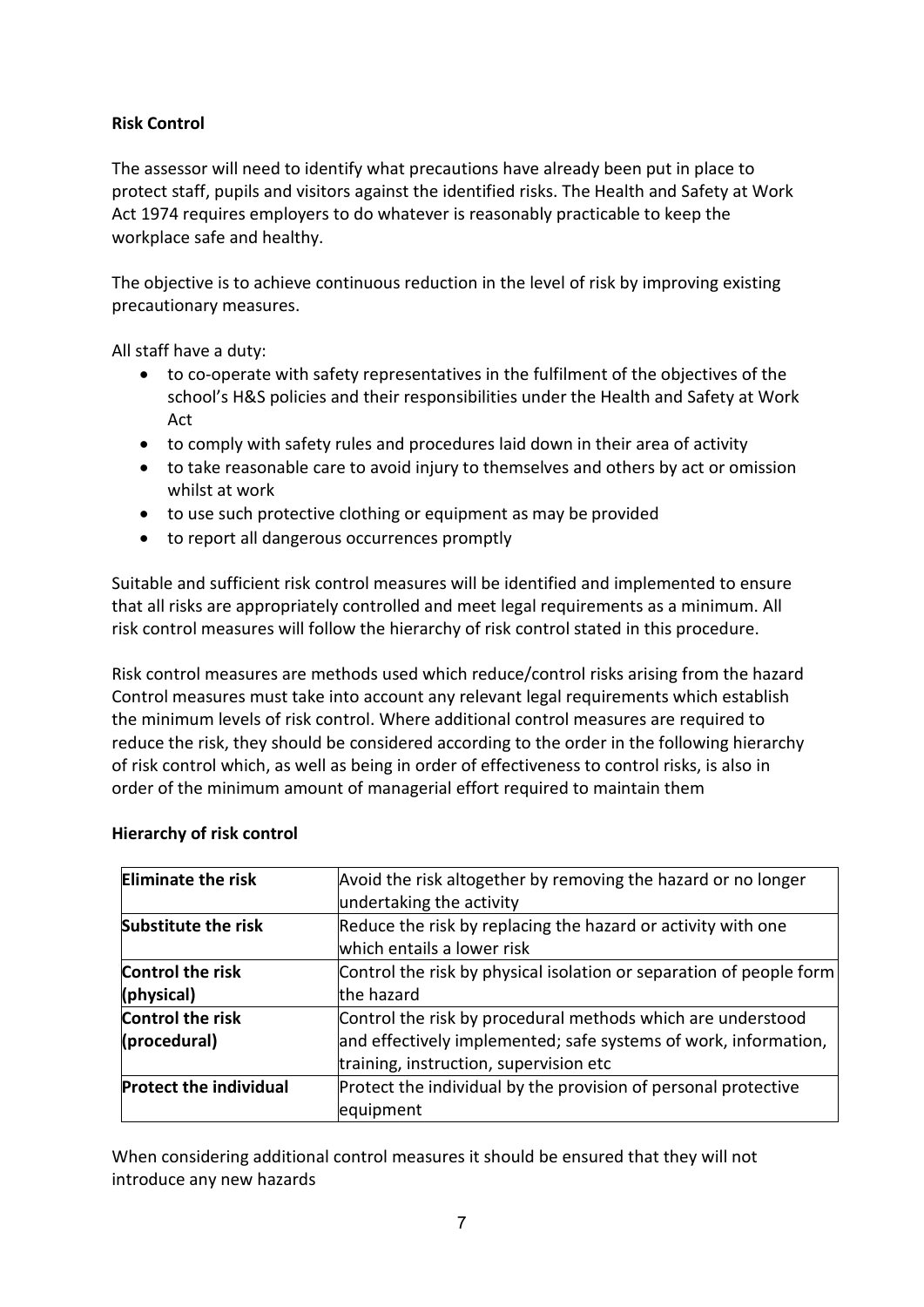When the control measures have been identified and agreed they must be prioritized, placed into an action plan and implemented. The action plan need to be clear about exactly what needs to be done, when and by whom with **SMART** objectives (Specific, Measurable, Achievable, Realistic and Timed). Where full implementation of the control measures identified cannot be achieved rapidly adequate steps may need to be taken in the interim to minimize the risk

The implementation of the action plan must be monitored and subsequently reviewed to ensure that the remedial actions identified have been, and continue to be, adequate, appropriate and implemented.

#### **Hazards without control measures**

Where hazards have been identified and risks assessed by no control measures have been established, the following questions need to be addressed:

- Can the hazard be eliminated altogether?
- If not, what control measures can be put in place to reduce the risk to a minimum?
- Can the hazard be controlled at source?
- Can the work be adapted to suit the physical capabilities of the pupils?
- Can the use of technology reduce the risk?
- Can steps be taken to protect the whole place from the hazard?
- If all else fails, can personal protective equipment reduce the risk to individuals?

# **Communication**

Relevant information identified in the risk assessment regarding the hazards, their associated risks to health and safety and the appropriate risk control measures must be effectively communicated, and be readily accessible to, employees and others as appropriate.



Where significant risks are identified, the risk assessment must be recorded on the school risk assessment form and be readily accessible to the employees undertaking the activities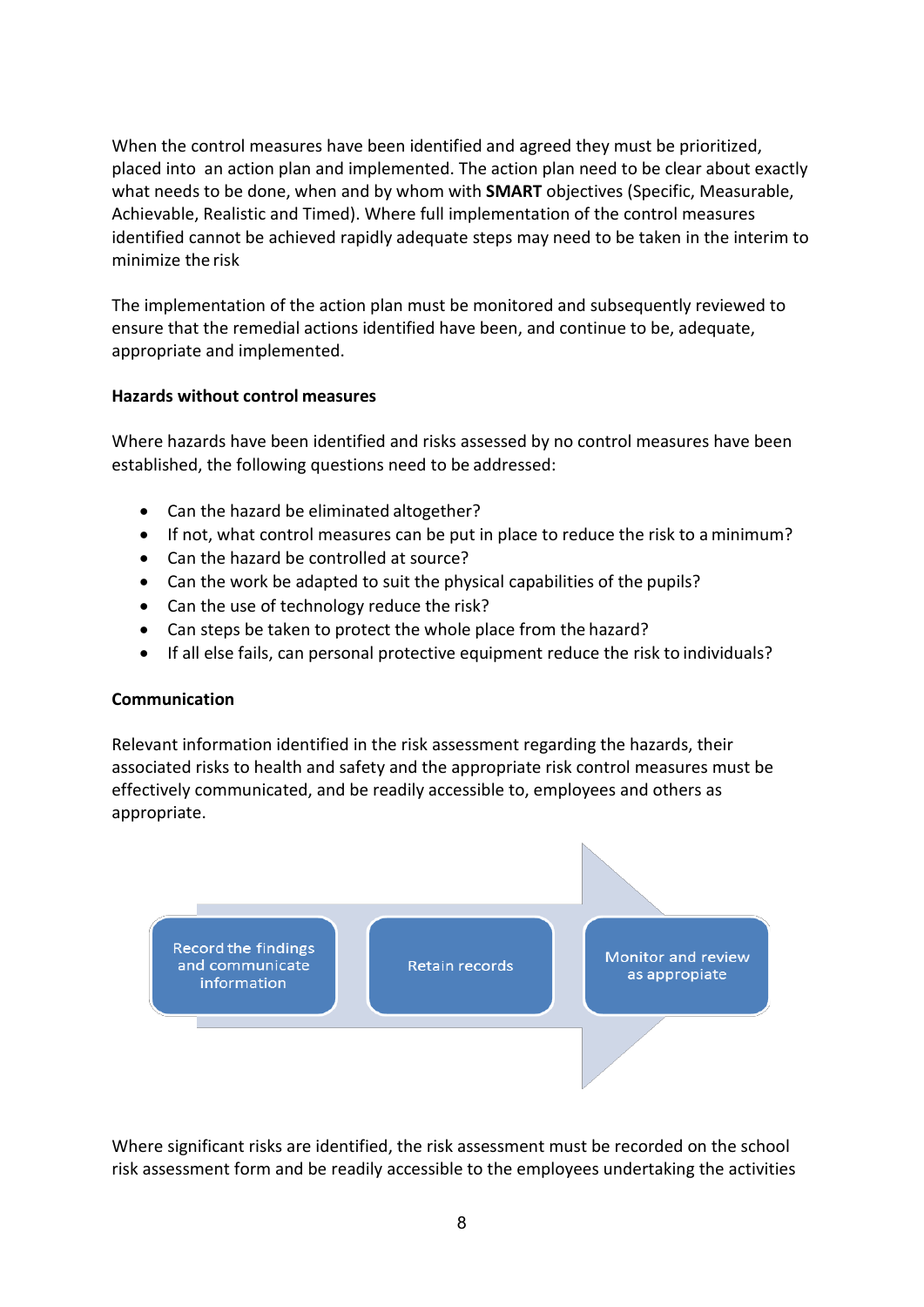and others (e.g. contractors) as appropriate.

Managers need to ensure that the findings of the risk assessments and the precautions to be taken are effectively communicated to, understood and implemented by those persons covered in the assessment

# **Record Keeping**



Risk assessments and associated documents must be kept for a minimum period of 4 years from the date which they are superseded as they may be required in the event of a litigation claim for compensation (note that claims for compensation can, generally, be made up to 3 years from the date of the incident occurring). It should be noted that risk assessments which relate to the use of substances may need to be kept for 40 years, in order to trace exposure to substances which are known to have ill effects e.g. asbestos

#### **Monitoring and review**

The risk assessment and control process is not a one-off activity but part of the process for continuous improvement and should be reviewed and revised as appropriate.

#### Risk assessments must be reviewed;

- If there has been a significant change in the matters to which it relates
- If there is a reason to suspect that it is no longer valid
- At least annually